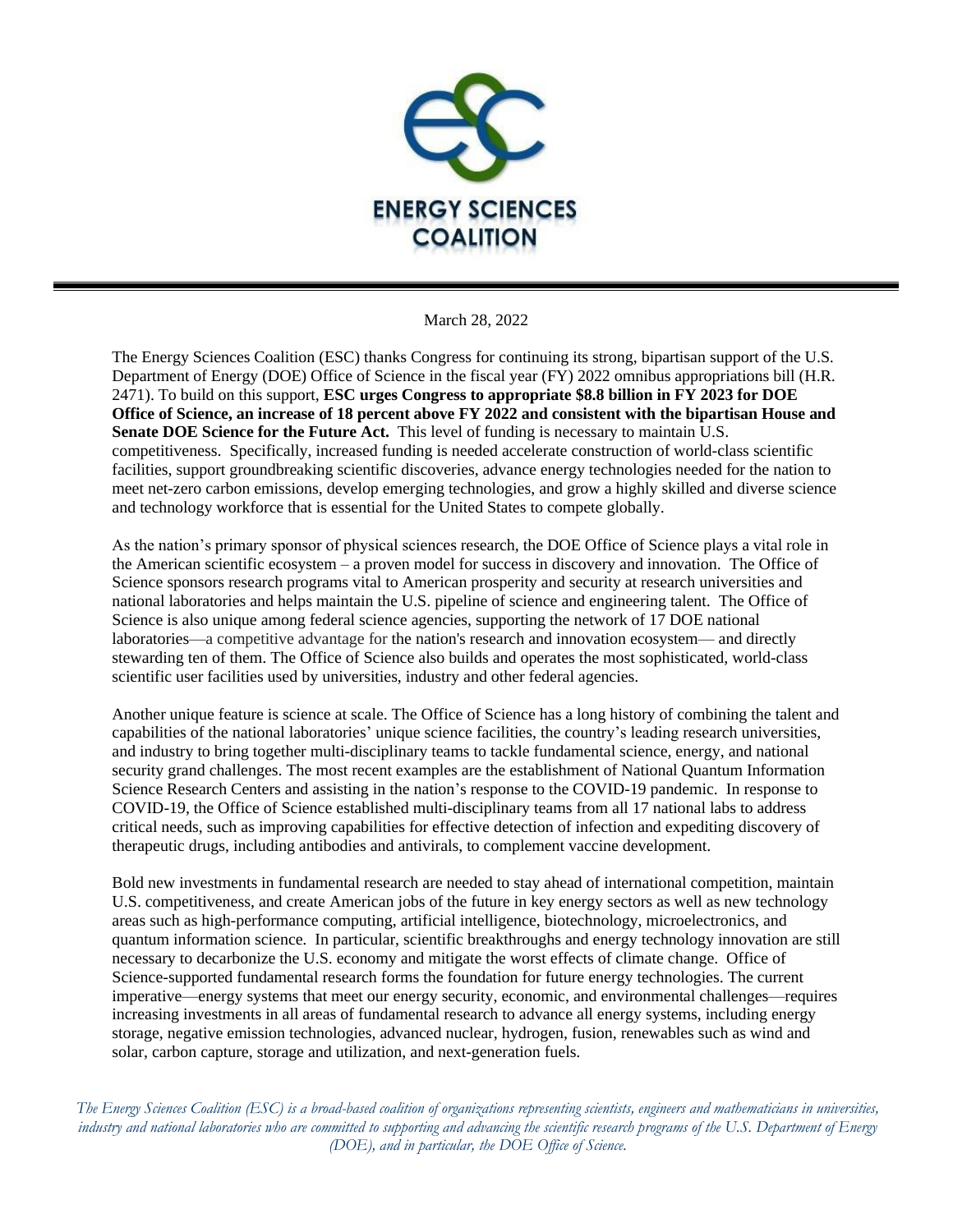Specifically, ESC's \$8.8 billion funding recommendation is needed to:

- grow core research at national laboratories and research universities in the physical sciences, biological sciences, advanced materials, geosciences, computing and engineering to help develop future energy technologies and fully utilize new and updated world-class facilities and cutting-edge instrumentation, especially with ambitious goals to achieve economy-wide net-zero emissions no later than 2050;
- prepare the next generation of American scientific and engineering talent through competitively awarded grants and significantly expand existing workforce and education programs, such as the DOE Office of Science Graduate Fellowship and Computational Sciences Graduate Fellowship, while also creating new programs to address the nation's growing workforce needs in STEM and energy industries as well as meaningfully tackling issues of broadening participation and diversity, equity, and inclusion;
- accelerate the construction and upgrades of world-class scientific user facilities and maximize operations to support the more than 36,000 researchers from academia, industry and federal agencies who rely on these facilities for their science and engineering pursuits;
- advance new, strategic investments in innovative high-risk, high-reward research areas, such as quantum science and technology; artificial intelligence and scientific machine learning; genomics, biotechnology, and other convergence science; microelectronics; next-generation communications; accelerator and laser systems; and optical detectors, and
- maintain and grow multi-disciplinary centers focused on addressing scientific grand challenges, such as Energy Frontier Research Centers, Bioenergy Research Centers, Energy Innovation Hubs, and national quantum information science research centers as well as artificial intelligence co-design and microelectronics research centers.

To help guide these investments, ESC strongly recommends following the advice of the six DOE Office of Science federal advisory committees on research priorities and infrastructure investments. Since their inception, the Office of Science advisory committees have provided valuable, independent advice on complex scientific and technical issues and they have been essential for engaging the scientific community in open and transparent processes related to user facility planning, assessment, ranking and prioritization. They also help establish consensus across the scientific community on research priorities and goals. Recent examples include the international benchmarking study for materials and chemistry research and associated facilities needed to stay ahead of international competition and the fusion energy and plasma science long-range plan with recommended steps to delivery fusion energy on the grid.

The United States must maintain its leadership in science, technology and innovation, and the DOE Office of Science plays a pivotal and leading role in addressing this country's energy, national security, and environmental challenges. For these reasons, we urge Congress to provide \$8.8 billion for the Office of Science in FY 2023. We look forward to working with you in advancing the critical missions of this invaluable agency.

Sincerely,

Co-chair Co-chair 202-289-7475 202-263-4521

Leland Cogliani Carina Márquez-Oberhoffner [leland@lewis-burke.com](mailto:leland@lewis-burke.com) [carina.marquez@wisc.edu](mailto:carina.marquez@wisc.edu)